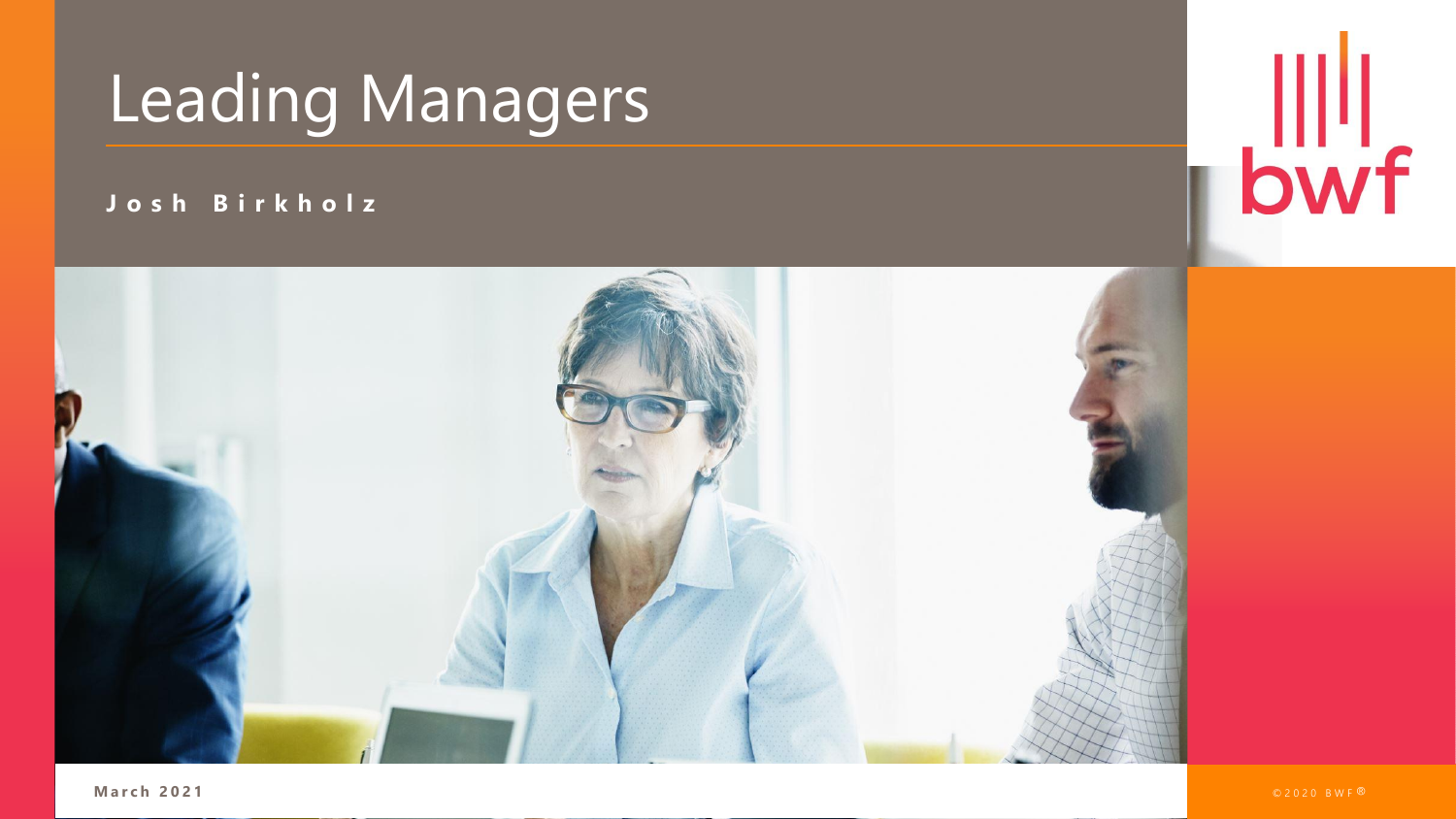#### Leaders vs. Managers



#### **Leaders**

Set the vision and direction Provide guiding principles Model culture expectations Care deeply about the team Care deeply about the organization



### **Managers**

Convert vision into action Provide decision making frameworks Model culture expectations Care deeply about the team Care deeply about the organization

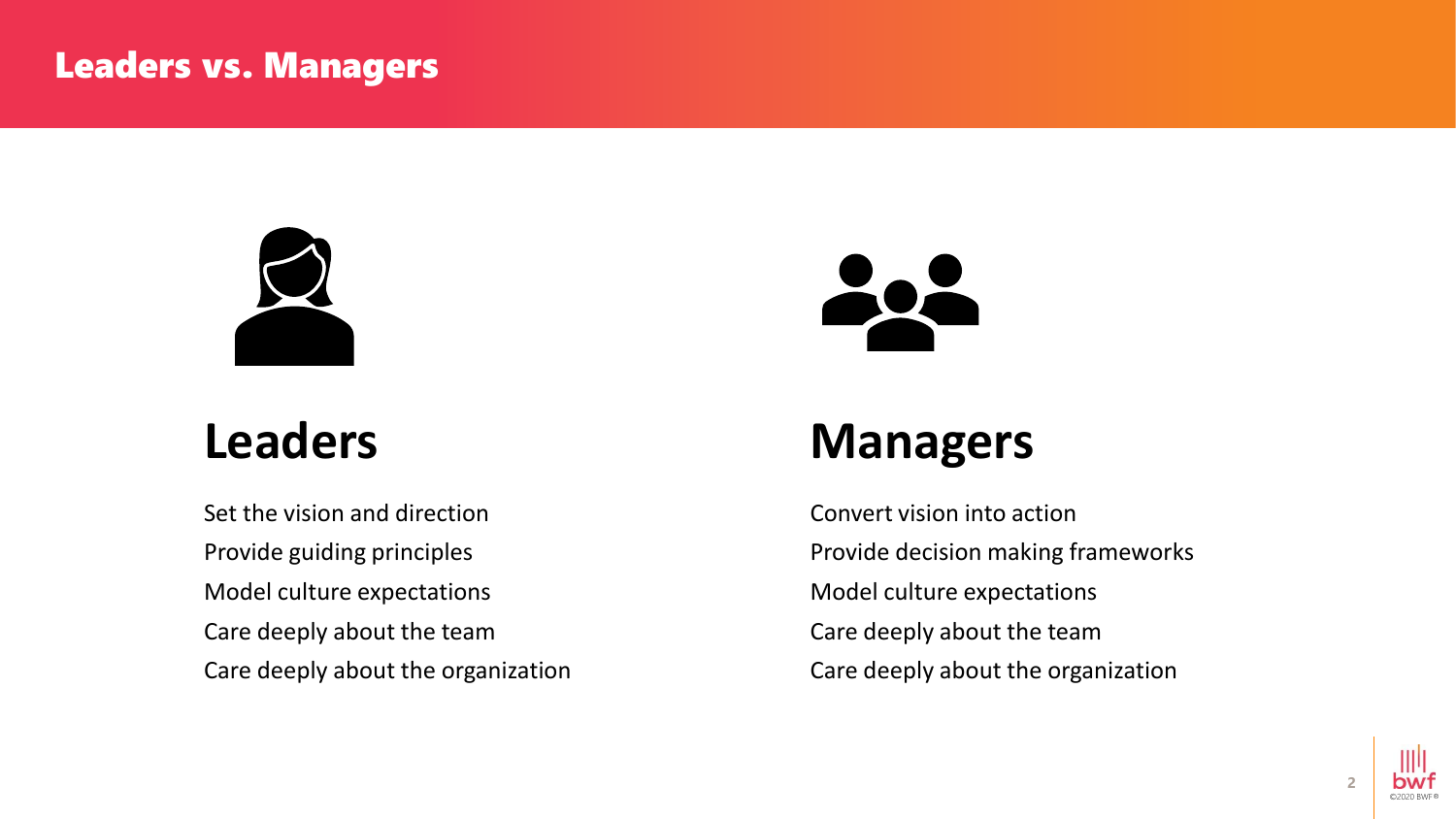# The Peter Principle:

"Good rule-followers get promoted by management until they become bad leaders."

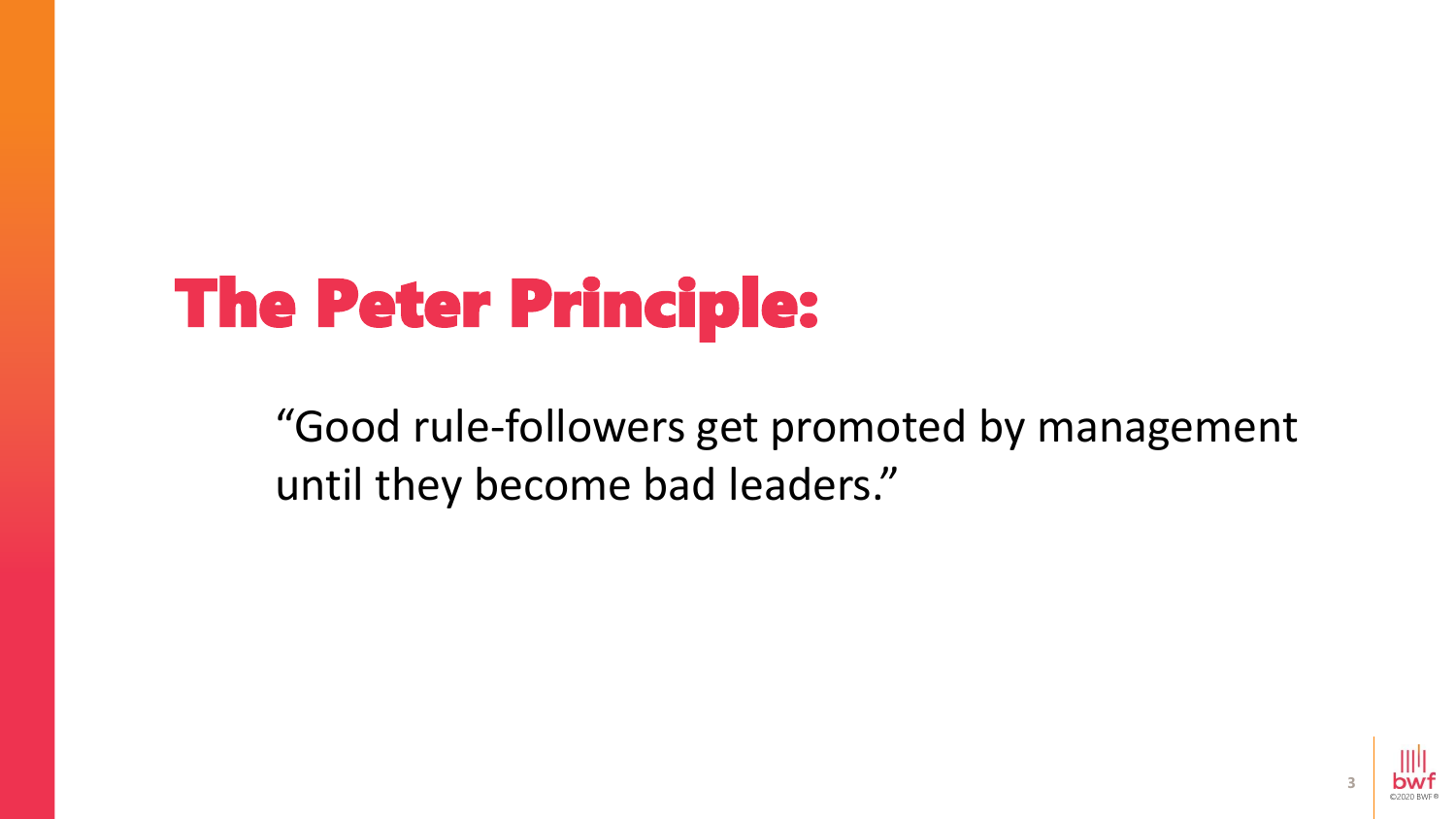# The Peter Principle:

"Good rule-followers get promoted by management until they become bad leaders."

## Is this true?

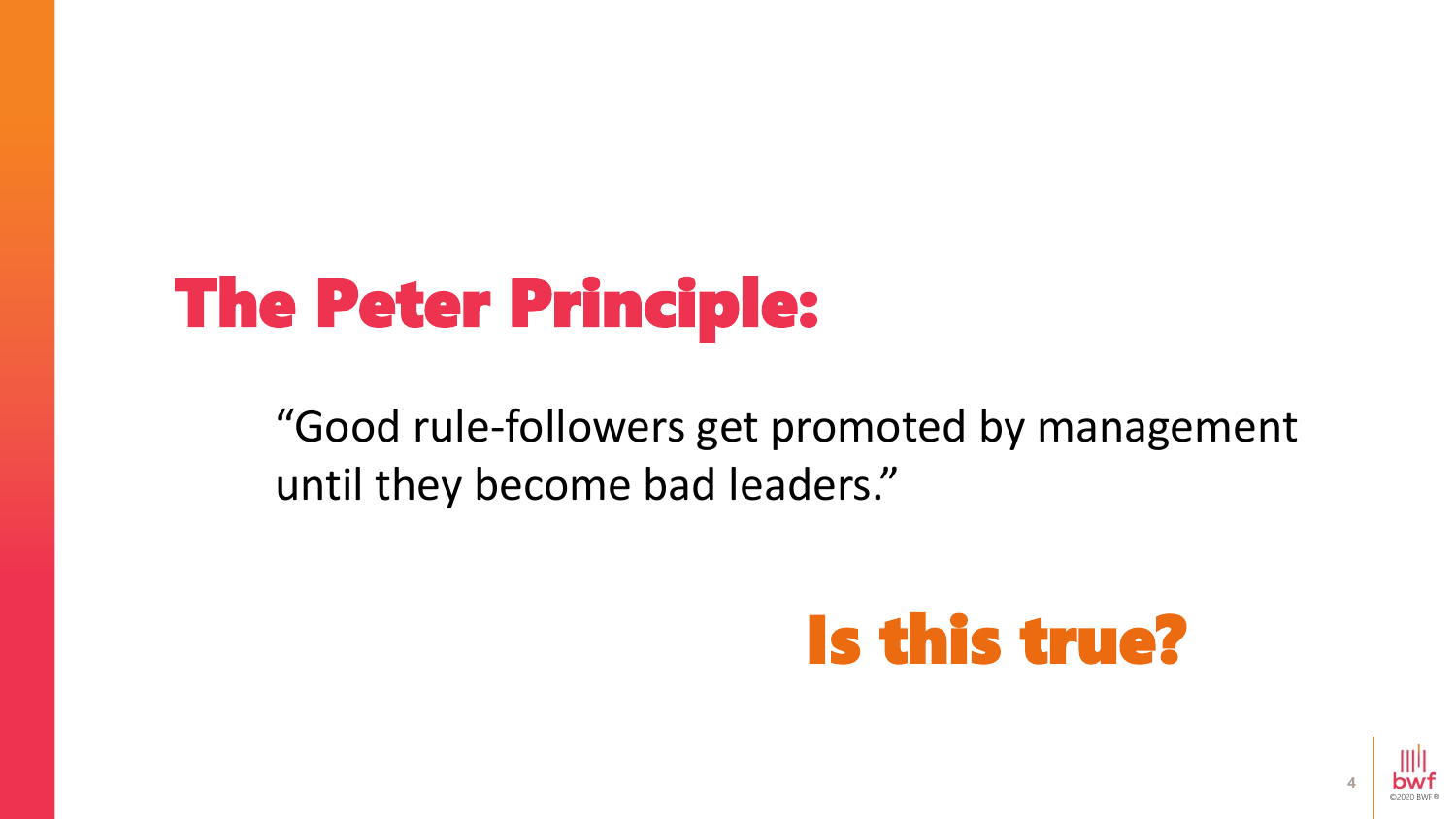#### Actually, Yes.



Sales workers increased their chances of earning a promotion by about 14% each time they doubled their sales

Firms would prioritize "current job performance in promotion decisions at the expense of other observable characteristics that better predict managerial performance."

Sales declined an average of 7.5% on teams led by managers who had doubled sales when they were just in charge of themselves.

*Promotions and the Peter Principle*, National Bureau of Economic Research, 2018

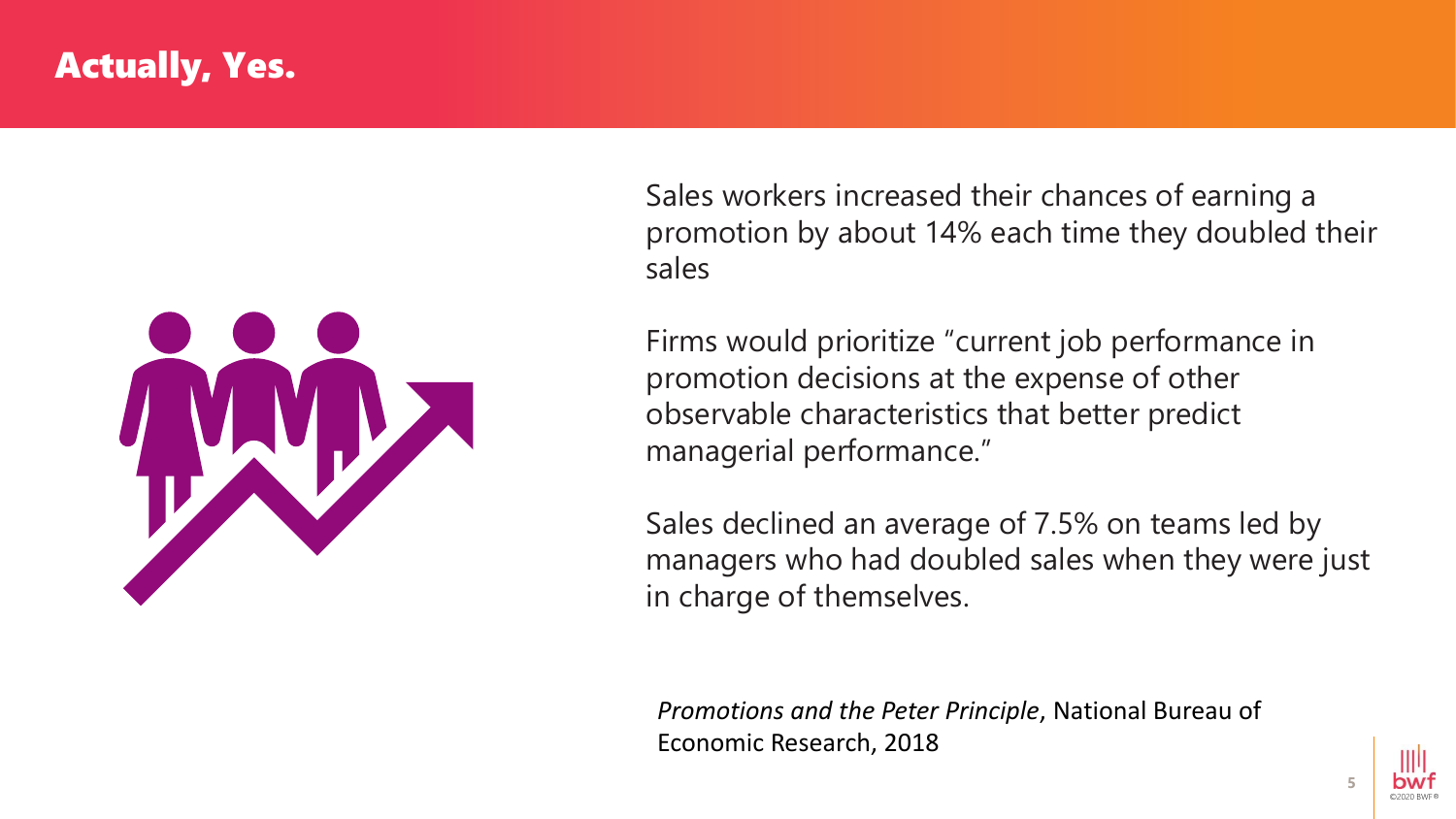# What did predict managerial success?

#### **Collaboration**

Measured by the "the number of colleagues with whom a worker shared credit on transactions" had increased sales by 30% for their teams.

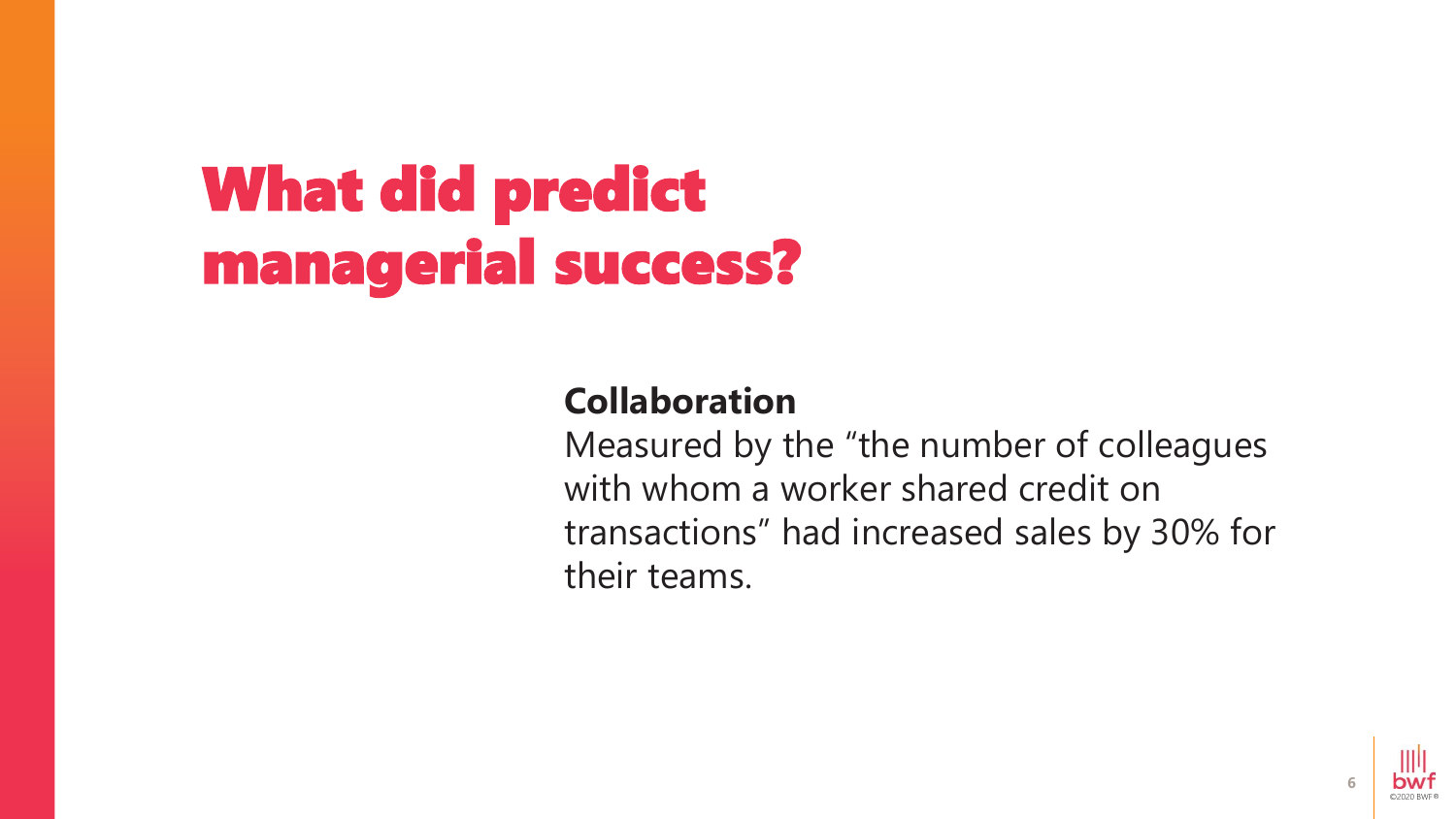# How does this apply to fundraising?

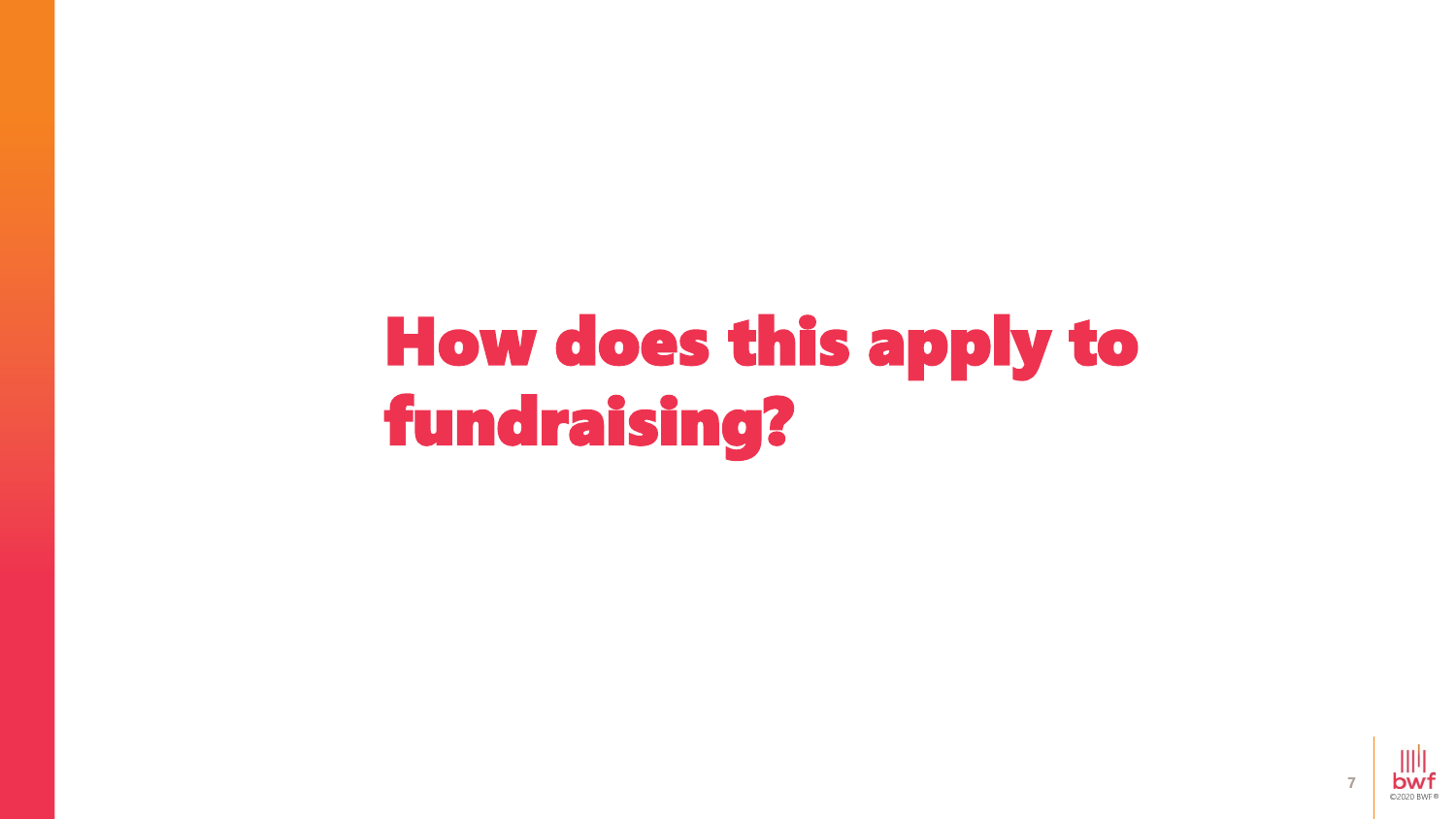*Although this may not be the case at your school, in the industry:*

Fundraising moved from a **solo-practitioner** model to a **distributed business** model during our lifetimes. In other words, it emerged as an industry or business.

As industries emerge, the pool of management talent is solo practitioners As a result, our first-generation leaders were mostly **the best fundraisers in the room.** 

Now, a **workforce** who started when it was already established as a business, is **climbing to executive ranks**.

We are at a critical time in defining **what makes a great manager and leader** in the fundraising business.

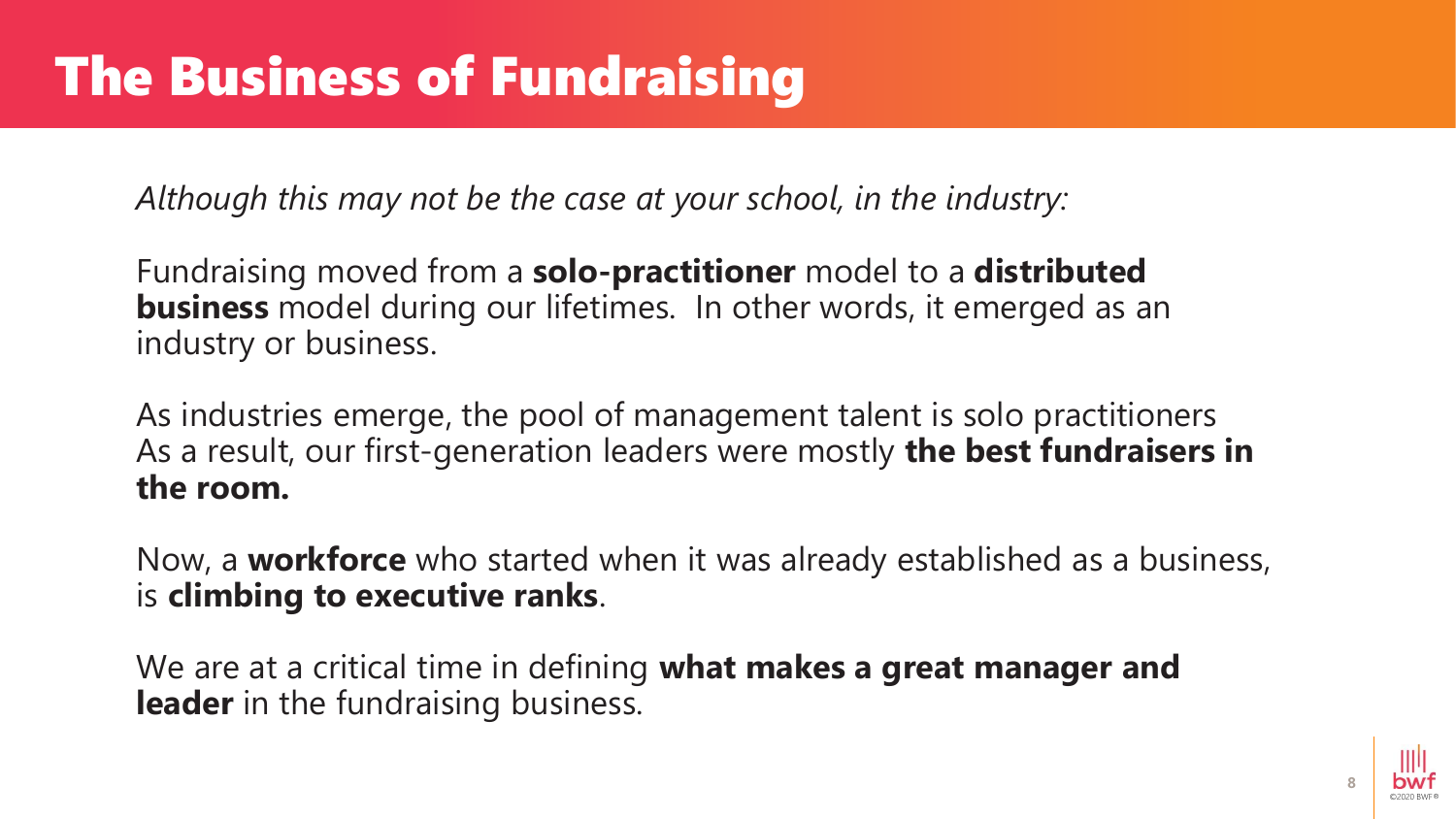*"Improvements in donation variety increase the likelihood that the donor will make a subsequent donation, increase the donation amount, and reduce the sensitivity of donations to negative macroeconomic shocks."* 

In other words, **exposure to more of the organization** by collaborating across fundraisers, faculty, leadership and programs, is better for all.

Developing Donor Relationships: The Role of the Breadth of Giving. American Marketing Association, 2015



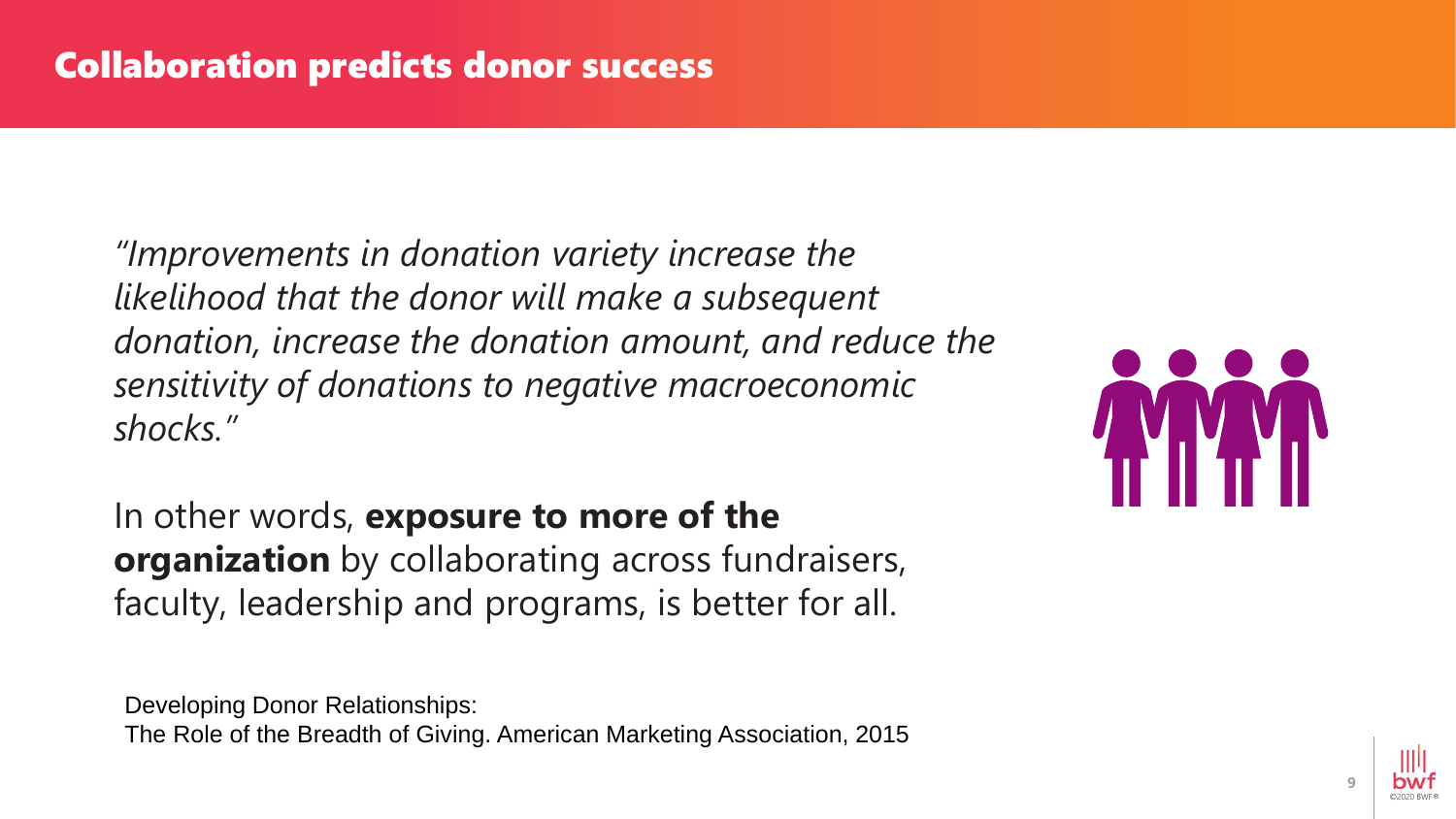## What do collaborative managers do?

| Value    | Value all levels of employees - not just senior members                 |
|----------|-------------------------------------------------------------------------|
| Feedback | Provide meaningful feedback in a constructive manner on a regular basis |
| Respect  | Respect employees as individuals, in addition to the job they do.       |
| Train    | Invest in training for their team and themselves.                       |
| Provide  | Provide genuine support (resources, encouragement, flexibility)         |
| Praise   | Praise and recognize employees (See also Payoff, by Dan Ariely)         |
| Model    | Walk the talk                                                           |

7 Management Practices That Can Improve Employee Productivity. Forbes 2013

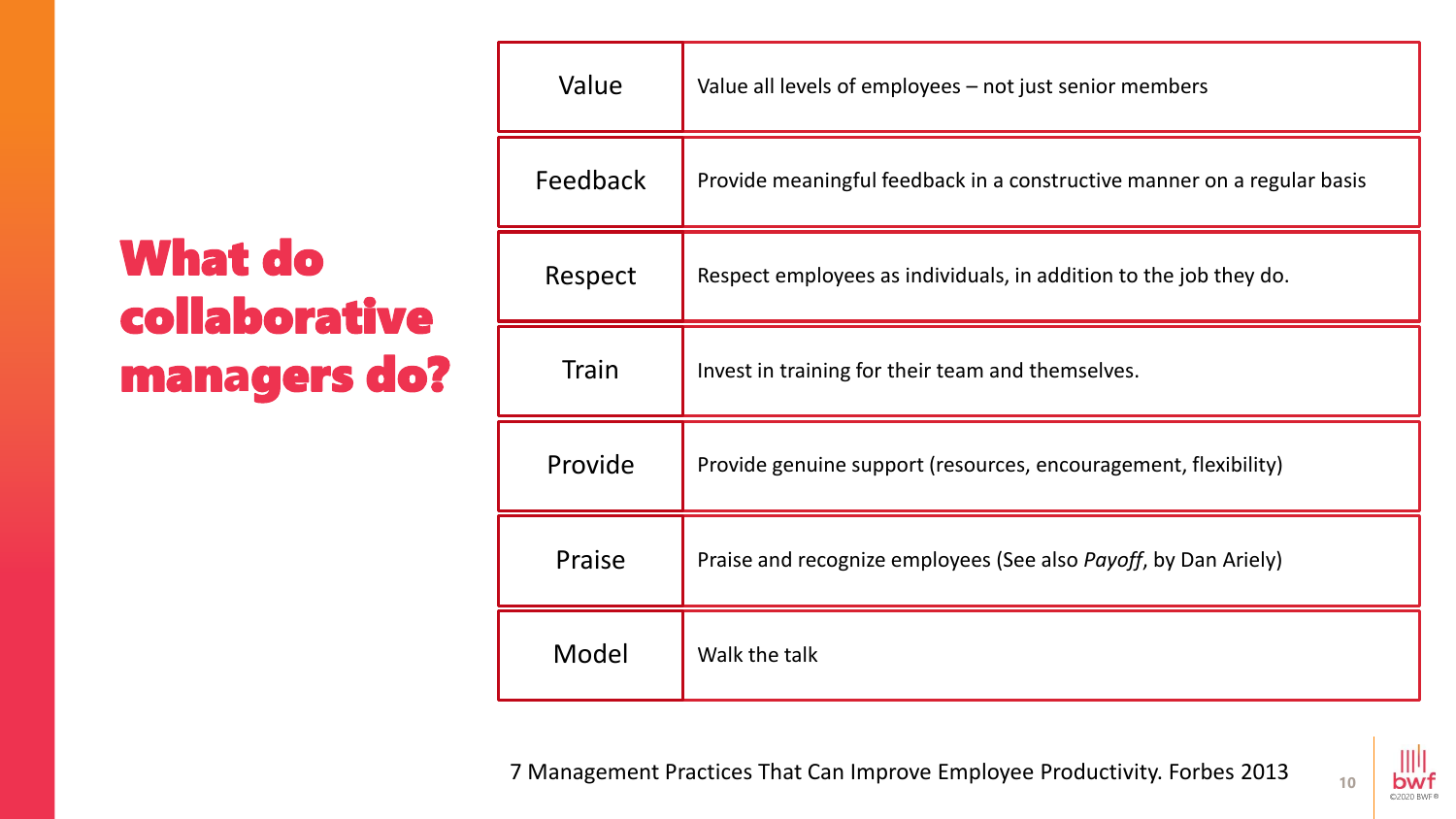## The Fundraising Leader



*The 21st Century Fundraiser: Empowering Philanthropy in a Changing World*. Birkholz & Lampi. Scheduled release Fall 2020.

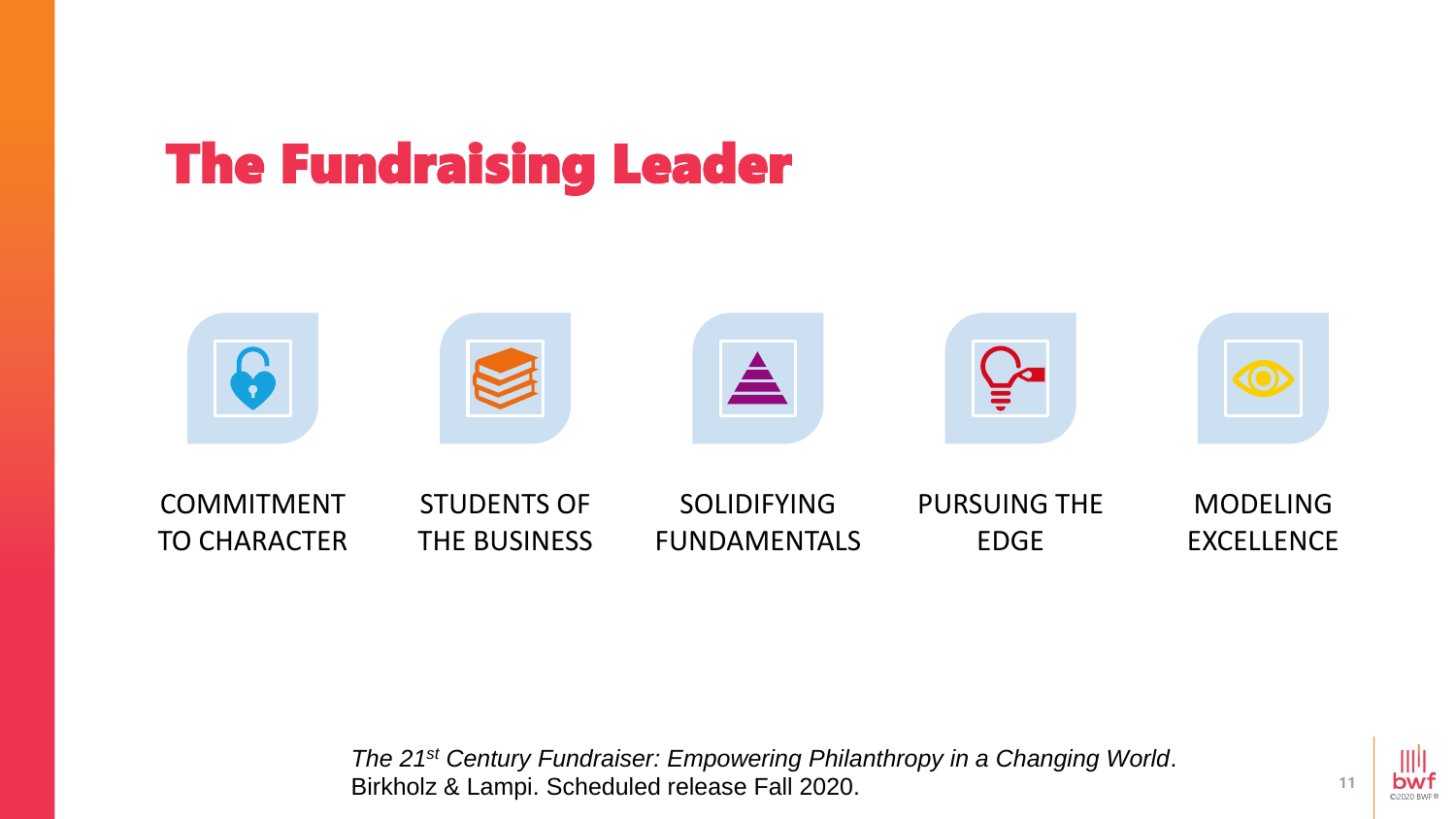## Commitment to Character

Defined by traits: Forgiveness, Compassion, Integrity, and Responsibility

Lead to:

- Workforce Engagement
- Talent Retention
- Results



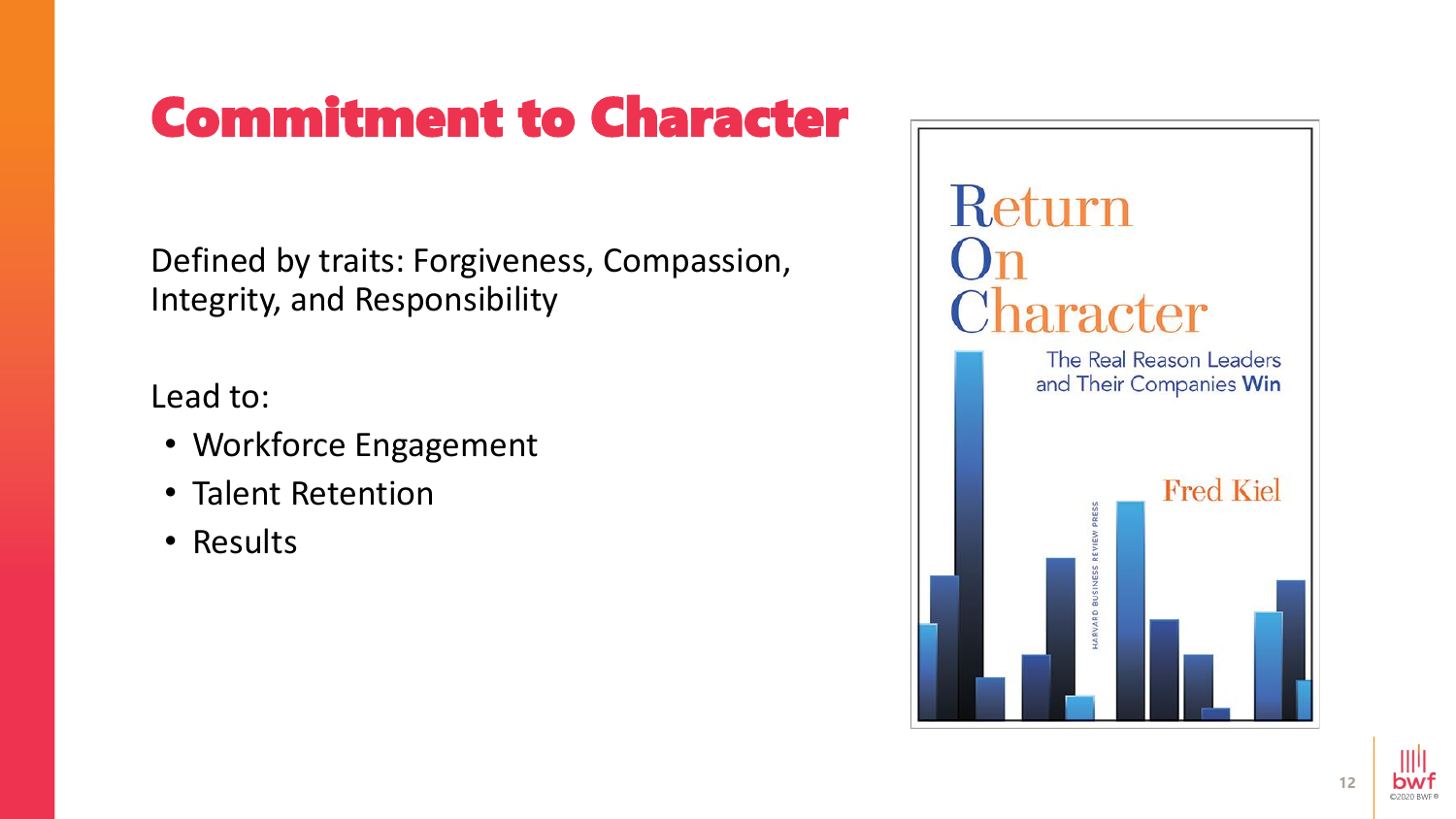

## Be a Student of the Business

- Become a fundraising nerd
	- What are the biggest challenges in the industry?
	- What is around the corner?
	- How have others transformed their fundraising program?
	- Who can I meet next?
- Skills can be taught
- Domain knowledge comes from experience
- Motivation flows from character habits

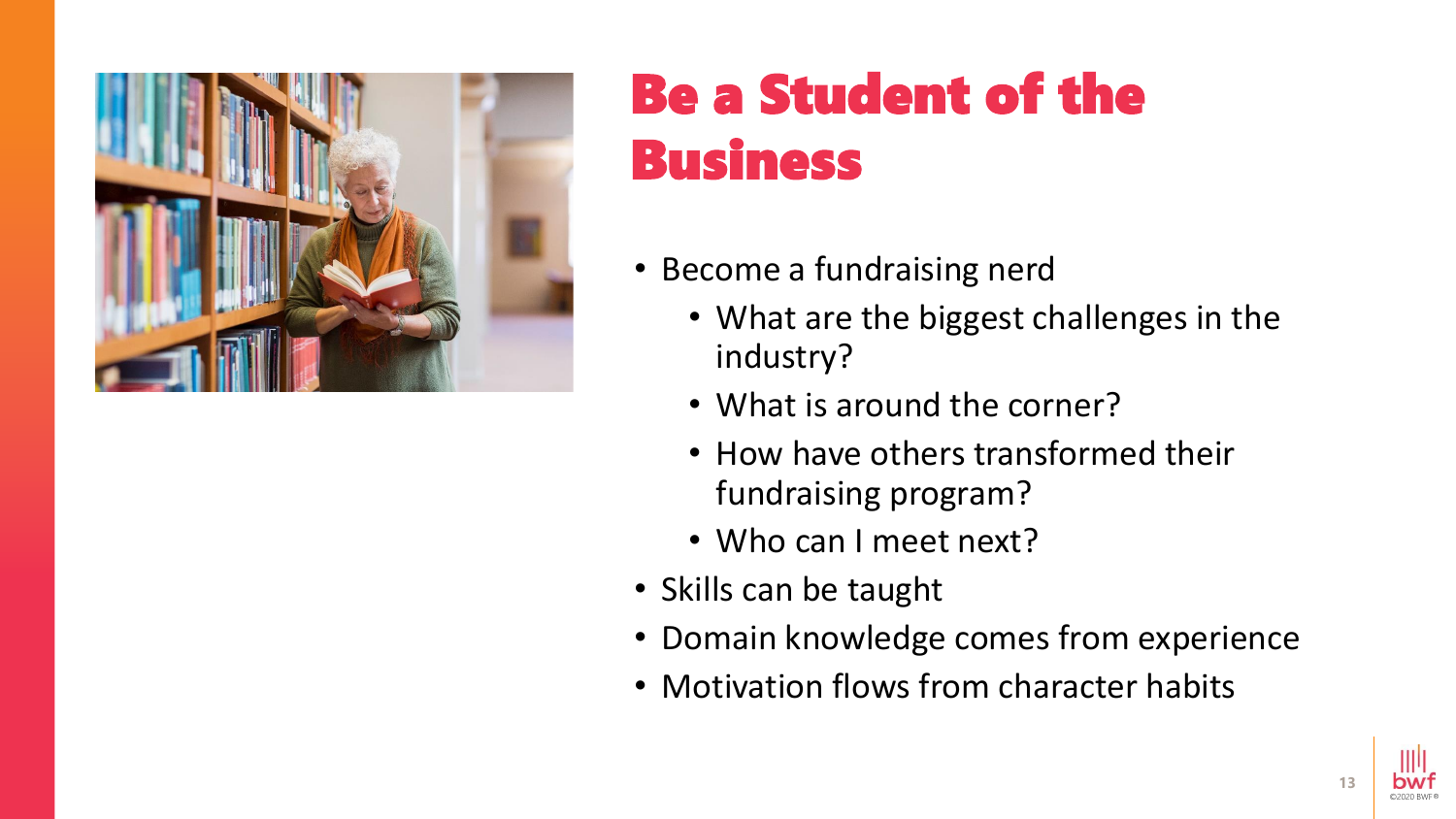### Solidifying Fundamentals



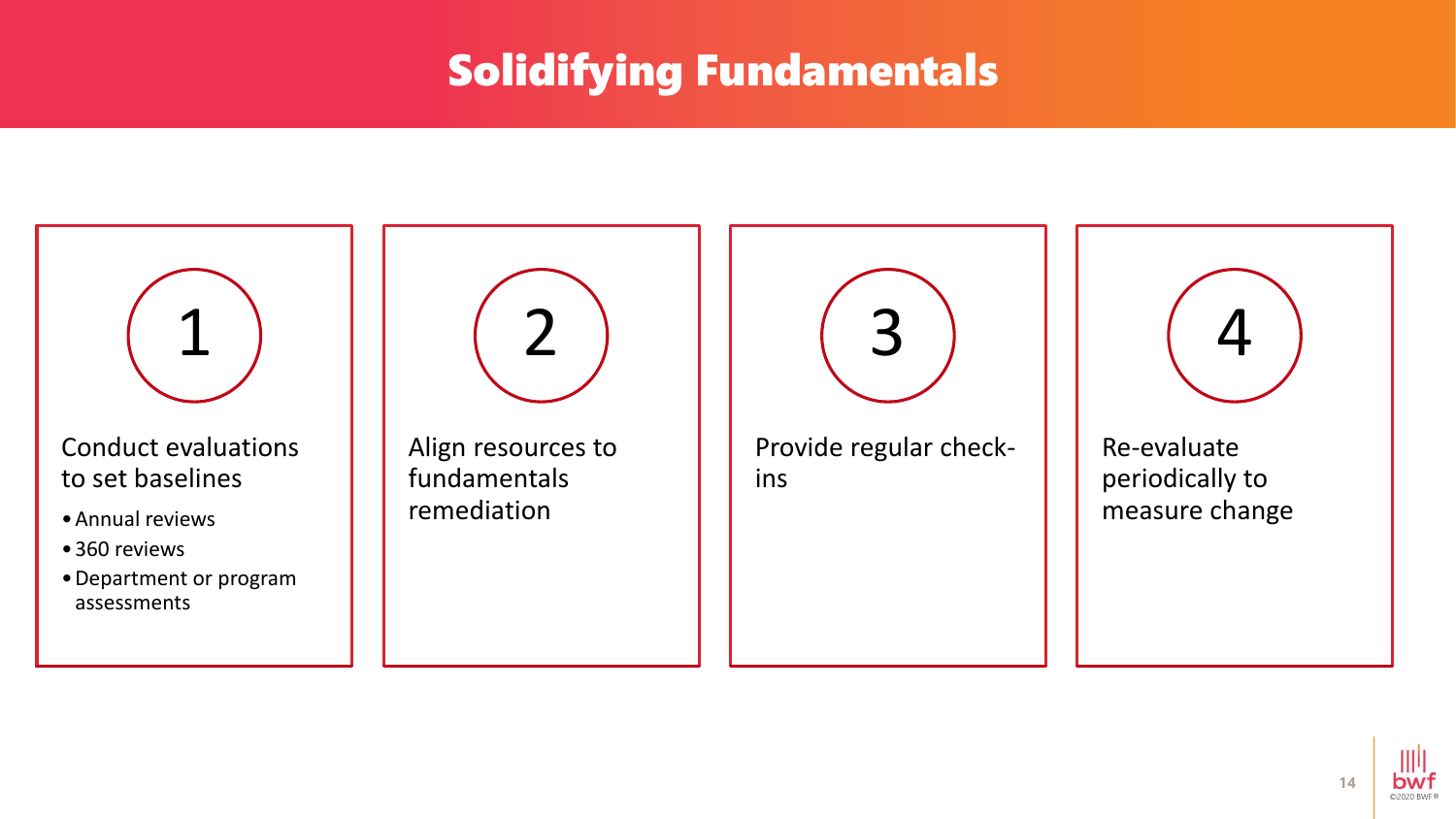## Your fundamentals should be grounded in guiding principles

Ray Dalio, the Heath brothers, the US Navy's K.I.S.S. system and countless others recommend guiding principles to scale management expectations.

You guiding principles should encompass who you are and who you aspire to be. In everything we do, we should hold these principles up as the measure for fit.



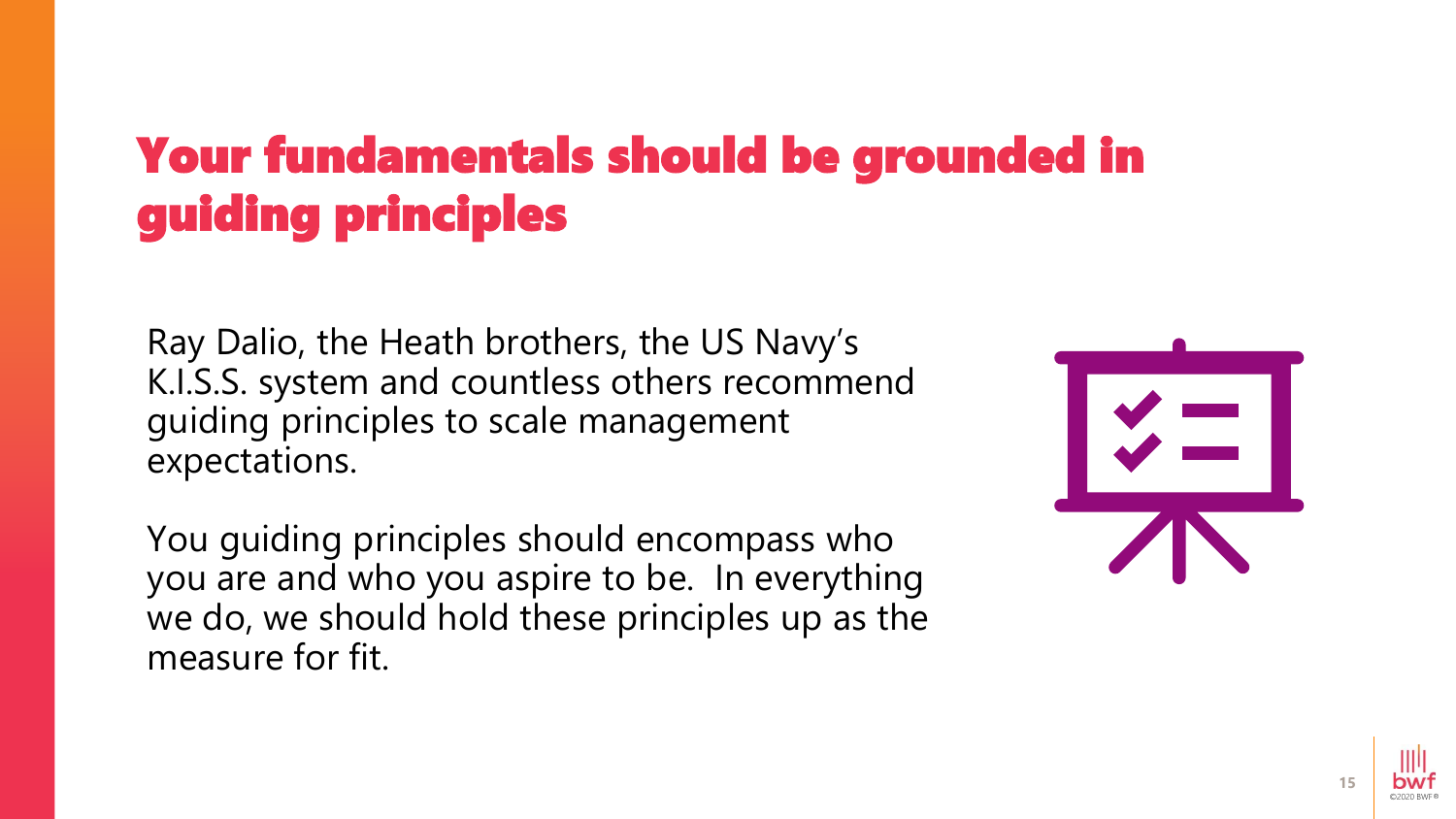**Advance**. We are a mission-driven for-profit. All our work and our research should advance the charitable sector, advance our clients' success, and advance our ability to make lasting impact.

**Discover.** Our goal is to identify, align, or invent which practices are best for our clients to be successful. Our discovery of these next practices is collaborative with each other, with our clients, and with the sector.

**Thrive**. All BWF employees should commit to a thriving work environment where all people are valued. We will lift each other up through mistakes and support each other in failures.

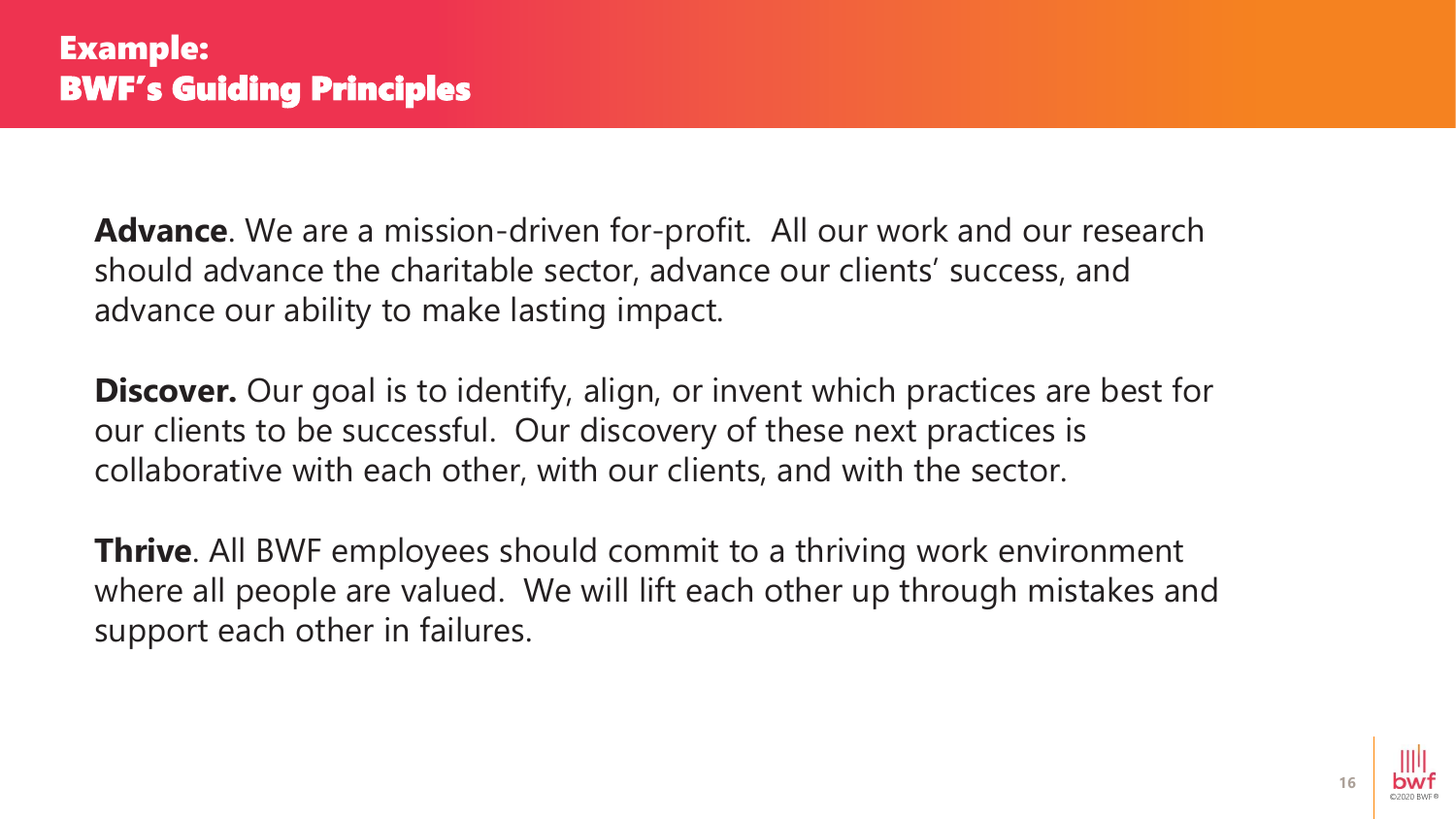

Commitment to continuous improvement

Lean / Toyota Kata Target condition? One next thing to reach it?

## Pursuing the Edge



Innovation flows in forgiving work environments



Similar to guiding principles for your fundamentals, establish decision making rubrics for new ideas.

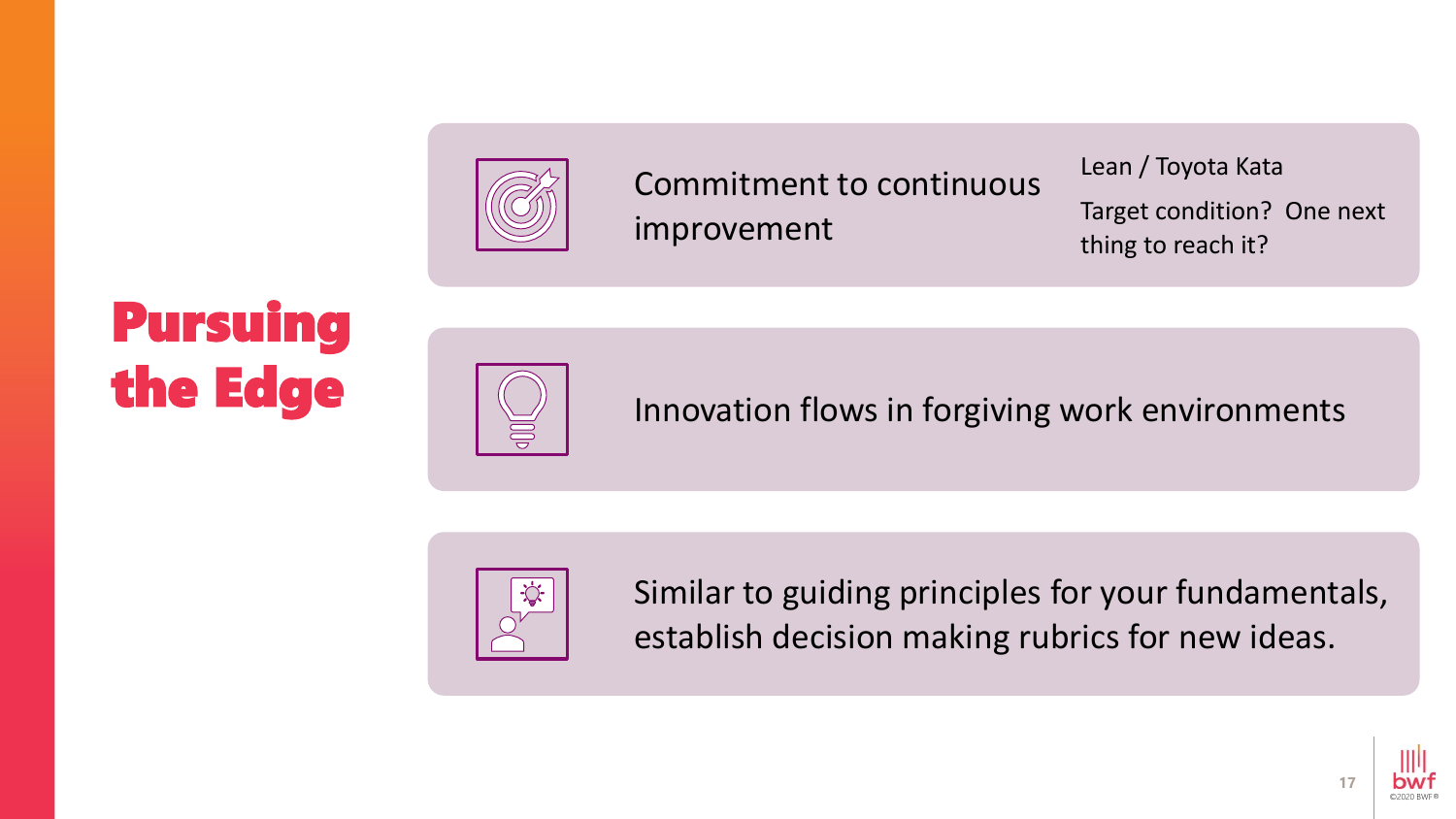#### Modeling Excellence



#### WHAT YOU SAY MATTERS. WHAT YOU DO MATTERS MORE.

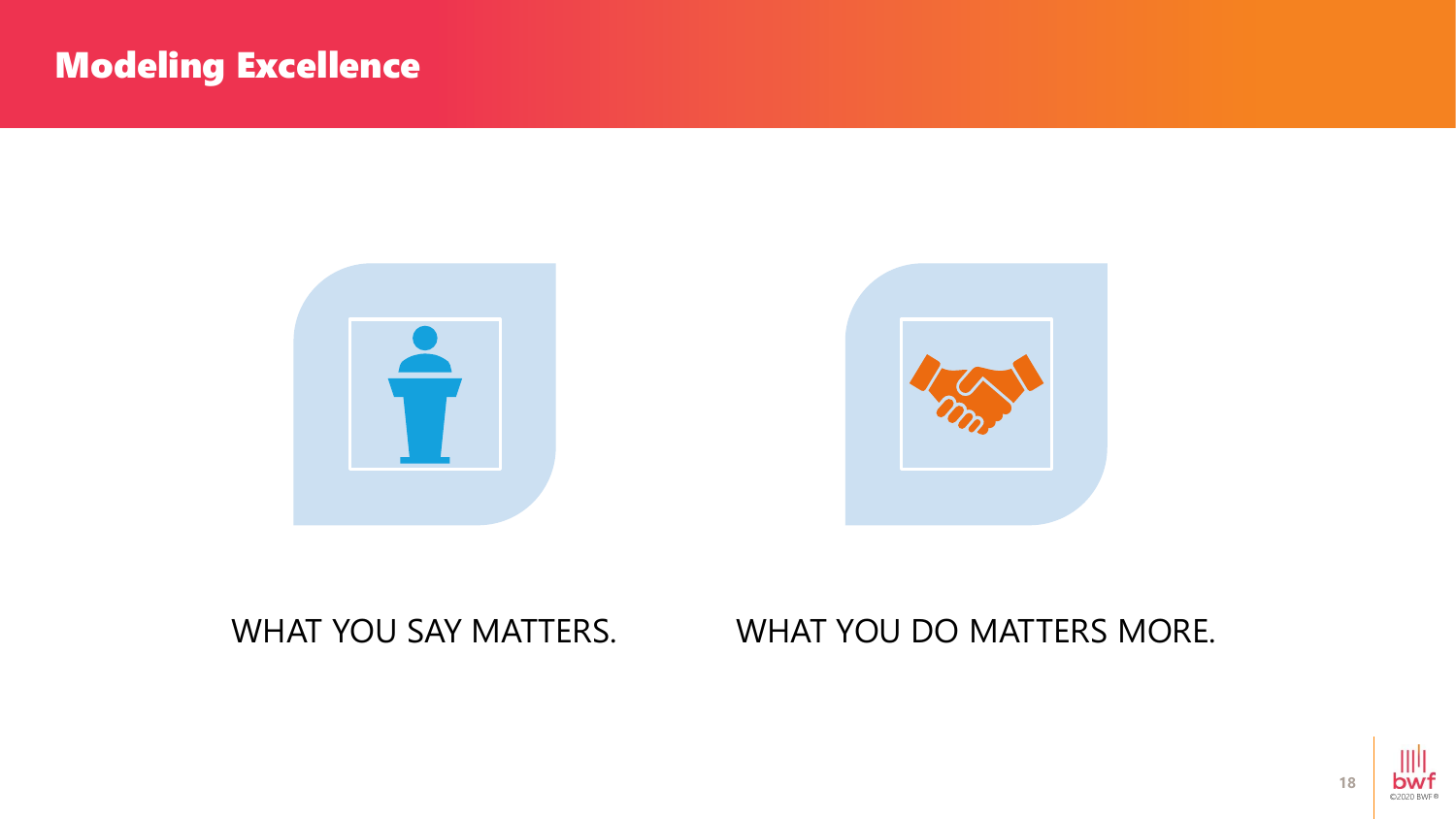## The Lengthened Shadow



Ralph Waldo Emmerson said, "An Institution is the lengthened shadow of one [person]."

When you become the boss, it is like there is a giant neon sign over your head wherever you go saying, "The Boss." ([www.manager-tools.com](http://www.manager-tools.com/))

Workplace persuasion comes from exertion of role, expertise, or relationship. When you are a manager, it is difficult to persuade outside of role.

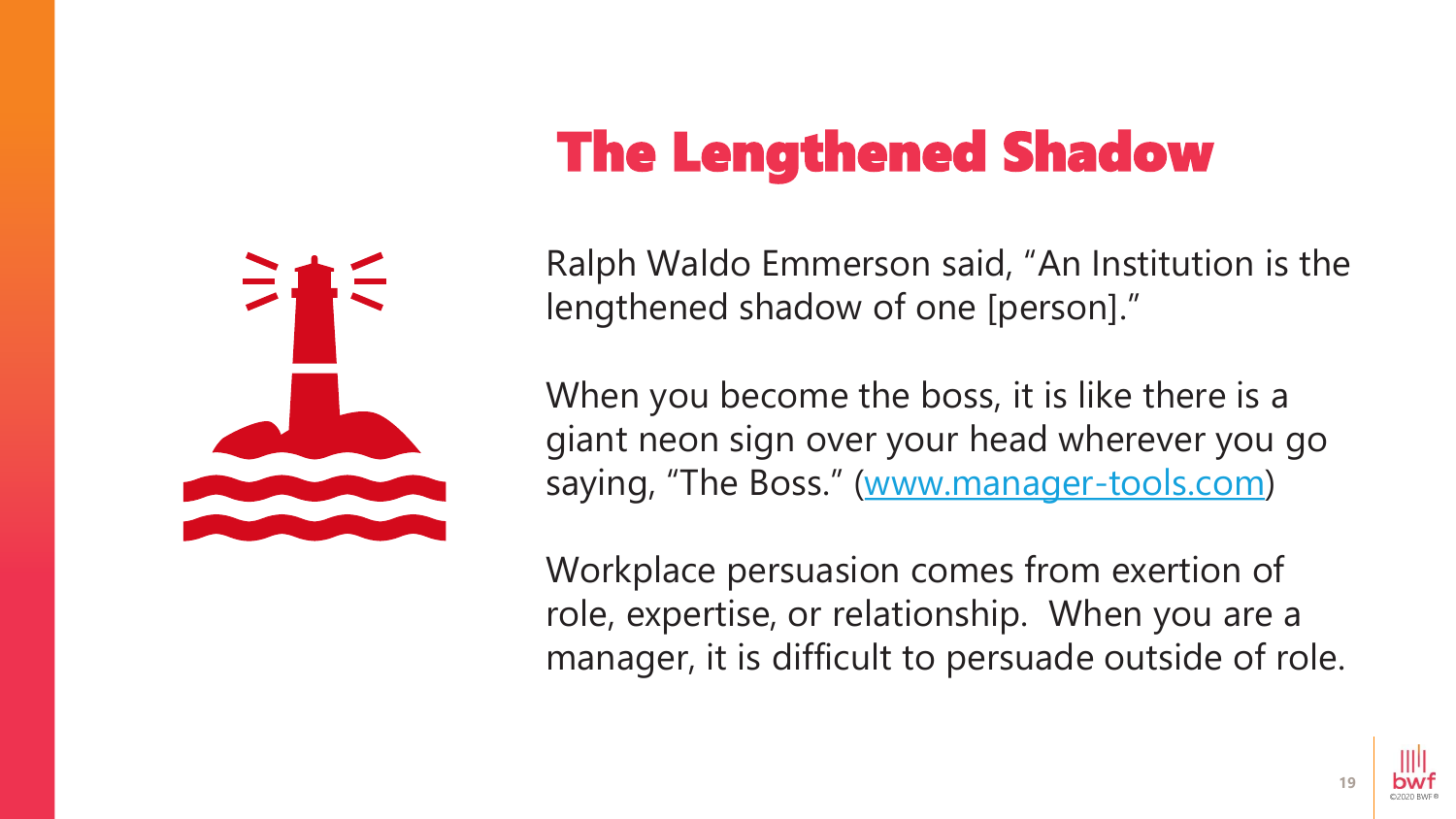#### The institution reflects the personality of its leader.

If the leader values compassion, the organization will begin to value compassion.

If the leader is driven by fear, the organization will respond to this fear with CYA language, blame, and gatekeeper dependence.

If the leader models excellence, the program will become excellent.



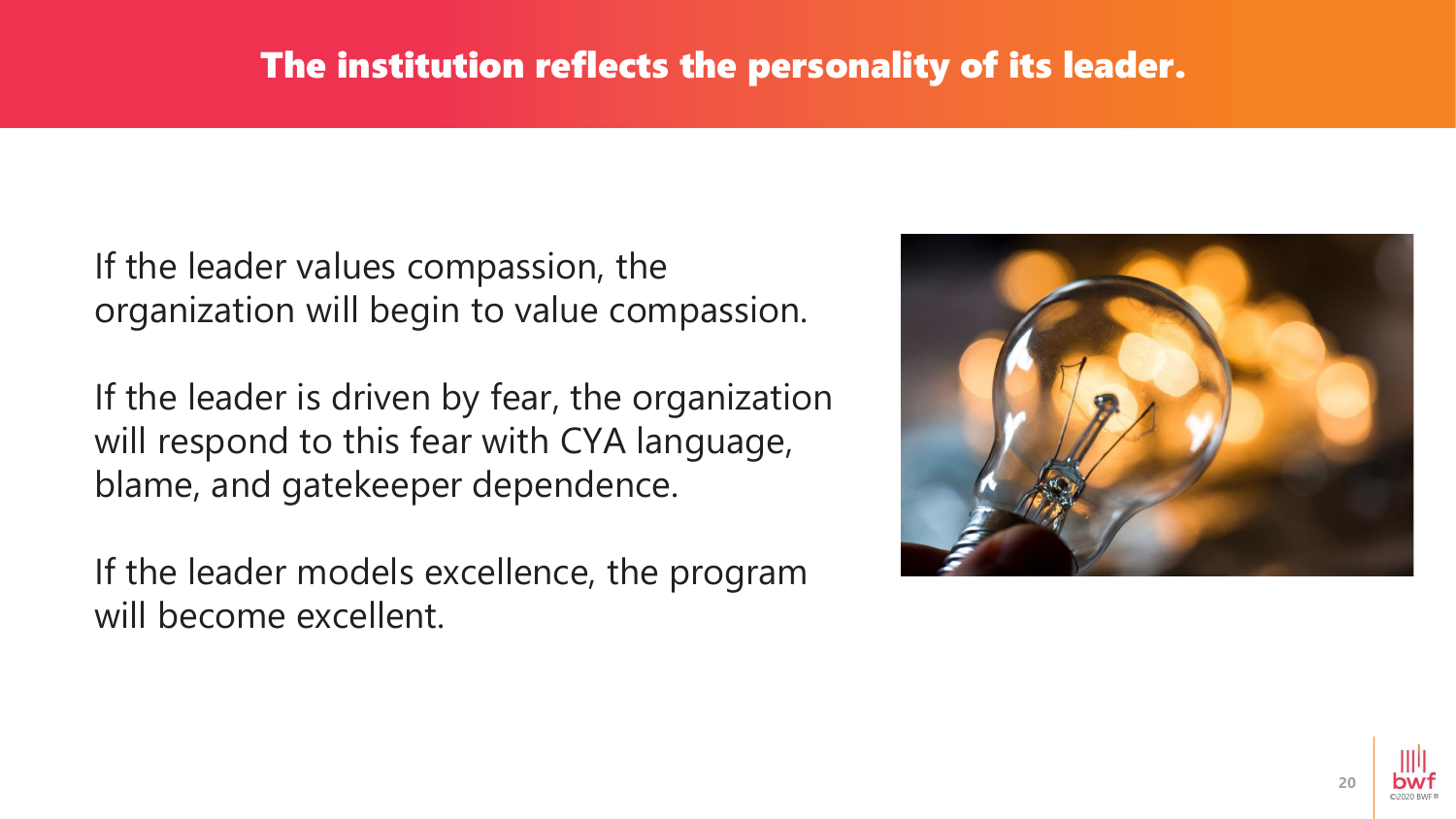**To build the organization your mission and your donors deserve, focus on being the leader your mission and your donors deserve.** 

**The organization will follow.**